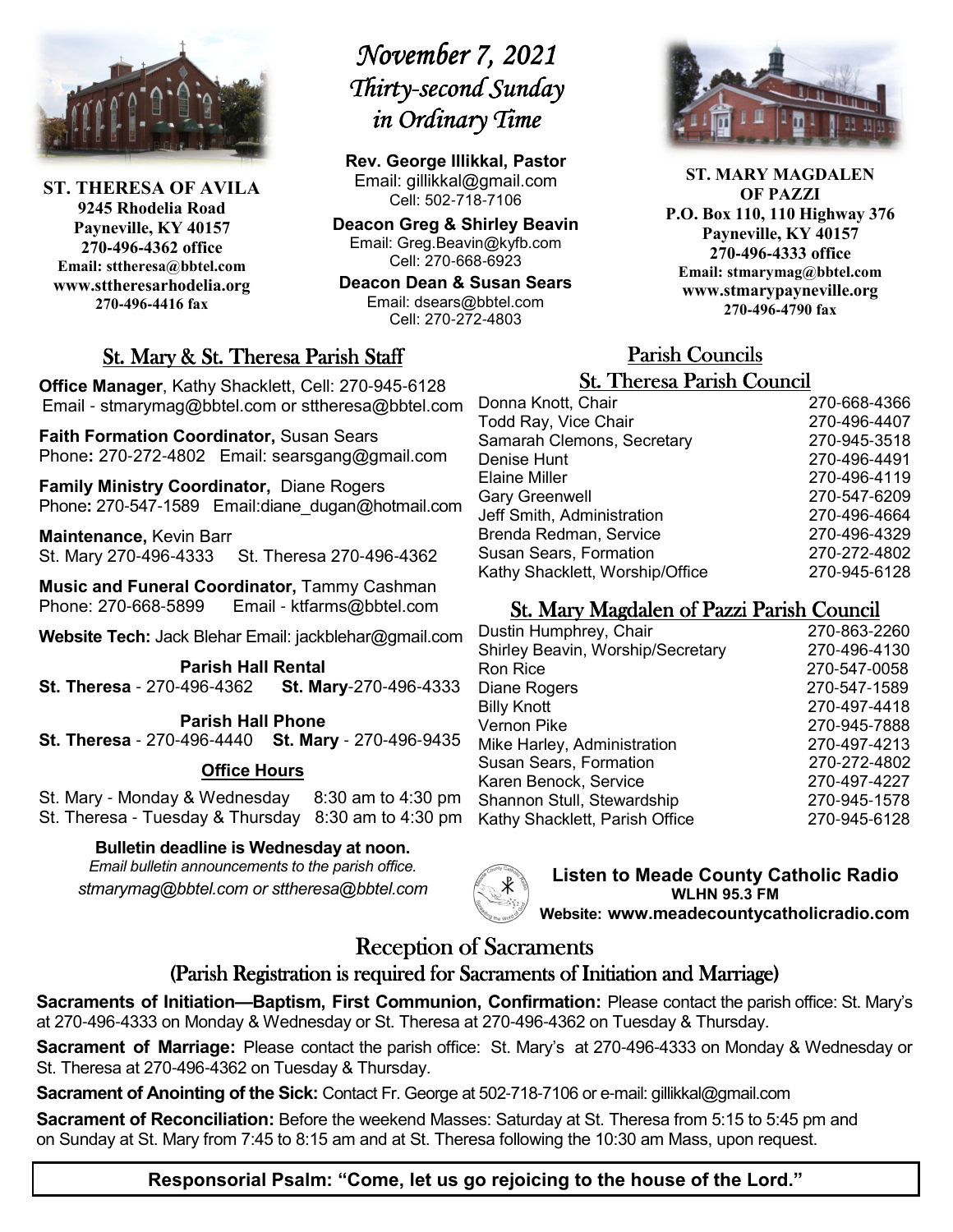#### **Ministers for November 14 at St. Mary**

**Lectors**

**Sun 8:30 am** Aaron Pierce & Glenn Mattingly

At this time we will not be scheduling Eucharistic Ministers or Altar Servers.

### **Fatima Statue**



November 7 - Martin & Brenda Thomas November 14 - Lorraine Yokie

#### **St. Mary Friday Bingo November 12, 2021**

Manager: Margaret McCoy Workers: Susan McCoy, Lorraine Yokie, Diane Rogers, Lily Frances & Georgia, volunteers needed

#### **VOLUNTEERS NEEDED!!!!**

 $\sum_{k=1}^{\infty}$  Volunteers are needed to sell pull tabs and concessions. The proceeds from bingo each year, help meet the budget. We earn approximately \$800-\$1,000 per week from bingo. If you can help, come to St. Mary Parish Hall on Friday at 6:00 p.m. and talk to the bingo manager. Bingo starts at 7:00 p.m.



## Weekend Mass Schedule

**Saturday, 6:00 pm at St. Theresa (July through December)**  6:00 pm at St. Mary (January through June)

**Sunday, 8:30 am at St. Mary Sunday, 10:30 am at St. Theresa**

**Ministers for November 13 & 14 at St. Theresa Lector Sat 6:00 pm** volunteer **Sun 10:30 am** Chris Brown

At this time we will not be scheduling Eucharistic Ministers or Altar Servers.

#### **Fatima Statue**

November 7 - Gary & Susan Greenwell

November 14 - Glenn & Barbara Barr

The sign up sheet for the Fatima Statue is in the vestibule at St. Theresa. Sign-up for the dates of your choice to have the Fatima Statue in your home.

## **St. Mary Magdalen of Pazzi Church Mass Intentions for the Week**

Monday8:30 a.m. John & Mary Ann Hesler + Wednesday 6:30 p.m. Redmon Family + **Sunday 8:30 a.m**. Loreda & Aloysius Pike +

#### **St. Theresa Church Mass Intentions for the Week**

Tuesday 8:30 a.m. Donnie Elder + Thursday 8:30 a.m. Lawrence Pike, Ralph, Margaret, James & Wade Kullman + **Saturday 6:00 p.m.** Tom Ware + **Sunday 10:30 a.m.** St Mary & St Theresa Parishioners

## Stewardship of Treasure

| St. Mary Weekly goal                   | 3.684.00 |
|----------------------------------------|----------|
| <b>October 31st collection</b>         | 3,138.00 |
| OVER/ <b>UNDER</b> minimum weekly goal | 546.00   |
| Cemetery Fund                          | 25.00    |
| St. Theresa Weekly Goal                | 3.076.00 |
| October 31st collection                | 2,108.00 |
| OVER/UNDER minimum weekly goal         | 968.00   |

*Thank you for your stewardship sacrifice… it IS appreciated!*

## What's Happening This Week

**Sunday, November 7th** *8:30 am Mass at St. Mary 10:30 am Mass at St. Theresa 12 to 2 pm St. Mary Turkey Feast at St. Mary Parish Hall* 

**Monday, November 8th** *8:30 am Mass at St. Mary 9am*-*1pm, 5pm*-*8pm Eucharistic Adoration at St. Mary 7:00 pm St. Mary Parish Council Meeting*

**Tuesday, November 9th** *8:30 am Mass at St. Theresa*

*6:30 pm Bible Study at St. Theresa Convent*

**Wednesday, November 10th** *6:30 pm Mass at St. Mary 6:30 pm Religious Ed. Classes* 

**Thursday, November 11th** *8:30 am Mass at St. Theresa*

**Friday, November 12th** *7:00 pm St. Mary Bingo*

**Saturday, November 13th** *7:30 am Men's Prayer Group at St. Mary Gathering Space 6:00 pm Mass at St. Theresa*

**Sunday, November 14th** *8:30 am Mass at St. Mary 10:30 am Mass at St. Theresa 5:00 pm Youth Group Night in Youth Center*

## Parish Council Meetings

**November 8th** - St. Mary Parish Council at 7:00 p.m. in Parish Hall.

**November 15th** - St. Theresa Parish Council at 7:00 p.m. in Johnson Hall.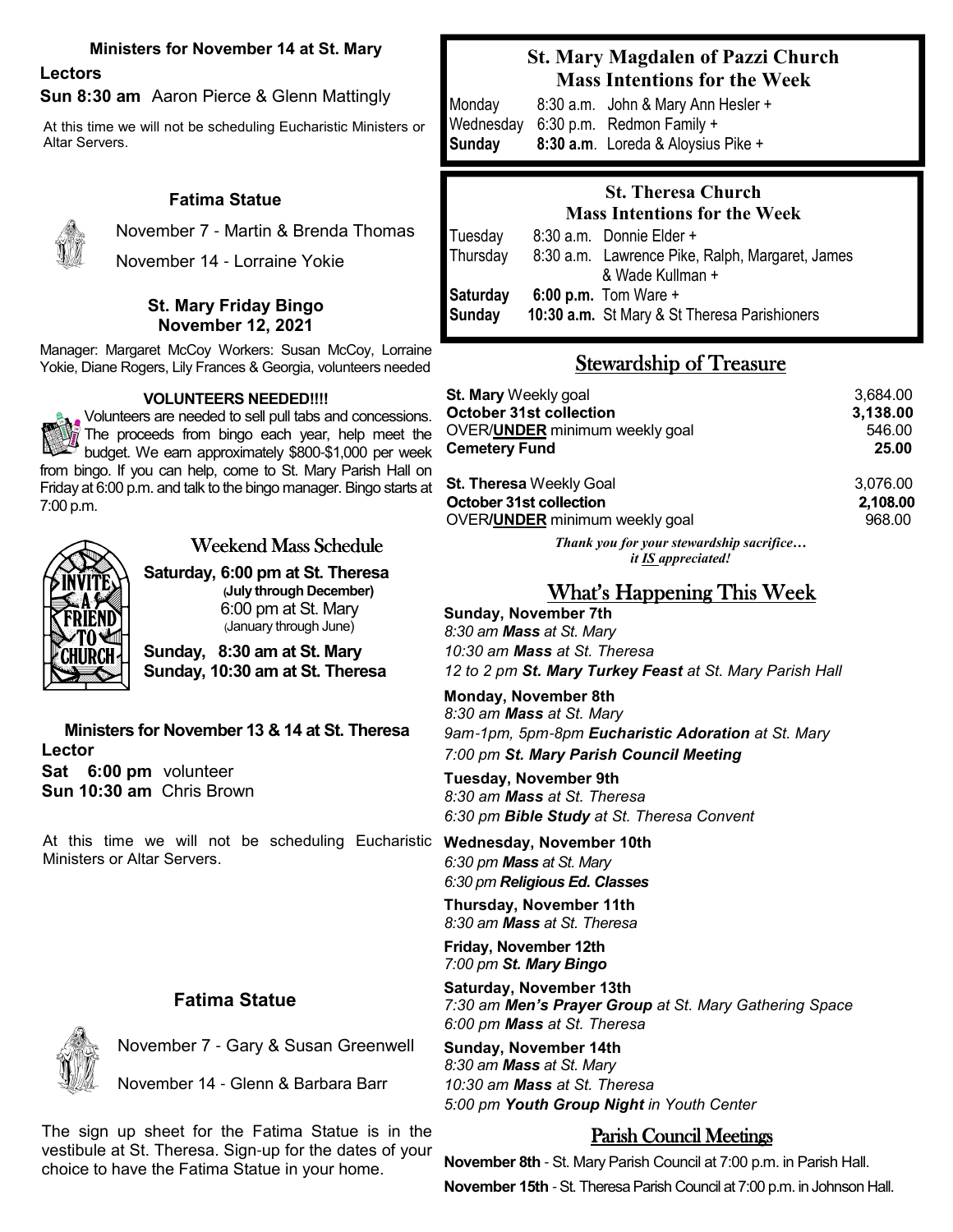#### **St. Mary Turkey Feast**



dinner will be served from 12:00 to 2:00 p.m - dine-in or carry-out. We will have reduced indoor seating; but we will

set up tables outdoors, weather permitting. Everyone's help and cooperation are needed and very much appreciated!

#### Youth Events

 **Thank You -** Thanks to everyone who made donations and participated in support of our Youth Group for the Trunk or Treat on Halloween and in recent weeks. Your generosity is very much appreciated!

**St Mary Turkey Feast:** November 7th from noon to 2 p.m. Youth **Donations Needed** - There are 2 Blessing are needed to assist with serving line and clean up afterward. Boxes set up at Payneville Fire Dept. - **1 for Counts as service project for Confirmation.** 

6:30 p.m. in the Christ & Company Youth Center. All grades 7 -12 welcome! Guest speaker: Mike O'Bryan on *"Choices and Consequences Matter".*

**Christmas Caroling and delivery of poinsettias** to homebound of St. Mary and St. Theresa parishes on Sunday, December 12. Start time 3:00 p.m. in Youth Center, followed by dinner and a very brief meeting.

#### Safe Environment Training

There will be Safe Environment Training at St John the Apostle in Brandenburg, on Monday, November 8, from 6:30-8:30 p.m. The Archdiocese of Louisville requires this for all employees or volunteers who have contact with children or youth (18 and under) for ANY length of time. **If you help with Religious Ed., Youth Ministry, Children's**  St. Theresa will host the annual Ladies Christmas **Church or wish to chaperone in the future you MUST attend this training and remain for the whole 2 hours.** 

#### Note of Thanks

*"I would like to thank everyone for all the prayers, cards, visits, food and positive thoughts. All acts of kindness is very must appreciated. Nothing like God, family and friends. God*  bless you all."

#### Children's Christmas Choir



Deacon Greg is organizing a children's choir to perform at the 4:00 p.m. Christmas Eve Mass at St Theresa, and the 8:30 a.m. Mass on Jan 2 at St Mary. Rehearsal times to be announced. This is for grades three and up. Call

Deacon Greg for more information at 270-668-6923.

#### **Adult Formation Offerings**

**Bible Study** - Book of Revelation resumes on Tuesday at 6:30 pm in St Theresa Convent.

**Catechism of the Catholic Church -** Wednesdays at St. Mary. Starts with 6:30 pm Mass, followed by 45 minute session in the gathering space. Registration not required, so jump in at any time! For more information, contact Dean Sears, cell: 270-272-4803 or email: dsears@bbtel.com.

#### Catholic Campaign for Human Development

On November 20 & 21, our parishes will take up a special 2nd collection for the Catholic Campaign for Human Development. More than thirty-eight million people in the United States live in pverty. This collection supports programs that empower people to identify and address the obstacles they face as they work to bring positive and permanent change to their communities, and 25% of the funds collected will remain in the Archdiocese of Louisville to fund local antipoverty projects. For more information about the Catholic Campaign for Human Development, visit *www.usccb.org/cchd*.

#### Thanksgiving Day Meal

**Today is the St. Mary Turkey Feast.** A delicious turkey On Thanksgiving Day of this year, St. John the Apostle in Brandenburg will be cooking a traditional Thanksgiving Meal and will deliver free meals (up to 4 persons per family) to those in our community who requests it. We hope that the homebound and those living alone can recreate the spirit of Thanksgiving Day with meals offered and delivered to them. If you, or someone you know, are in need of a meal please contact Kris at St. John Parish Office by phone 270-422-2196 or email sjsecretary@bbtel.com no later than November 18.

#### Blessing Food & Hygiene Boxes

**BLESSING** BOXK **food items and the other for hygiene Youth Group Night:** Next Sunday, November 14th from 5 to **items**. St. Mary's Church is ask to keep them stocked the first week of each month. Donations will be collected at St. Mary Church the last weekend of the month. St. Theresa Church is asked to keep it stocked the second week of the month. Donations will be collected at St. Theresa the first weekend of the month. As always, you can put donations in the boxes yourself as you can. The food box stays pretty well stocked but the box for personal hygiene items really needs donations. **Please note:** Both churches will continue to take up a collection for the Meade County Food Pantry the first weekend of each month.

#### Ladies Christmas Party

Party on Sunday, December 5, from 12 to 3 p.m. **BURGO!** in Johnson Hall. We will start at noon with a meal then play BUNCO for Christmas related prizes. Ladies attending are asked to bring a wrapped Christmas gift (\$8-\$10 in value) to exchange and a covered dish for the meal. The church will provide the meat, bread and drinks. This is open to all ladies of St. Theresa and St. Mary and guests who like to play BUNCO. Grab your mothers, daughters, sisters and friends for an afternoon of fun and fellowship!

#### Advent & Christmas Schedule

**Feast of the Immaculate Conception of Mary - December 8**

8:30 a.m. at St. Theresa 6:30 p.m. at St. Mary **Decorate Churches for Church**

December 19, 9:30 a.m. at St. Mary December 19, 11:30 a.m. at St. Theresa

#### **Christmas Masses**



4:00 p.m. Mass on Christmas Eve at St. Theresa 9:00 p.m. Mass on Christmas Eve at St. Mary 8:30 a.m. Mass on Christmas Day at St. Mary

### Coats for Kids

The Knights of Columbus are having a Coats for Kids Drive. If interested in helping out, please purchase a new coat for any age child and bring to the Gathering Space/vestibule. Please remember that these coats are not only for small children,, high school aged children may need an adult size coat. Thank you for your support!

#### Parish Websites



Visit our websites at **www.stmarypayneville.org** and **www.sttheresarhodelia.org** to see a copy of the weekly bulletin, monthly calendar & minister's schedule, to see pictures of parish life or to print off a registration form to register with the parish or to update your information.